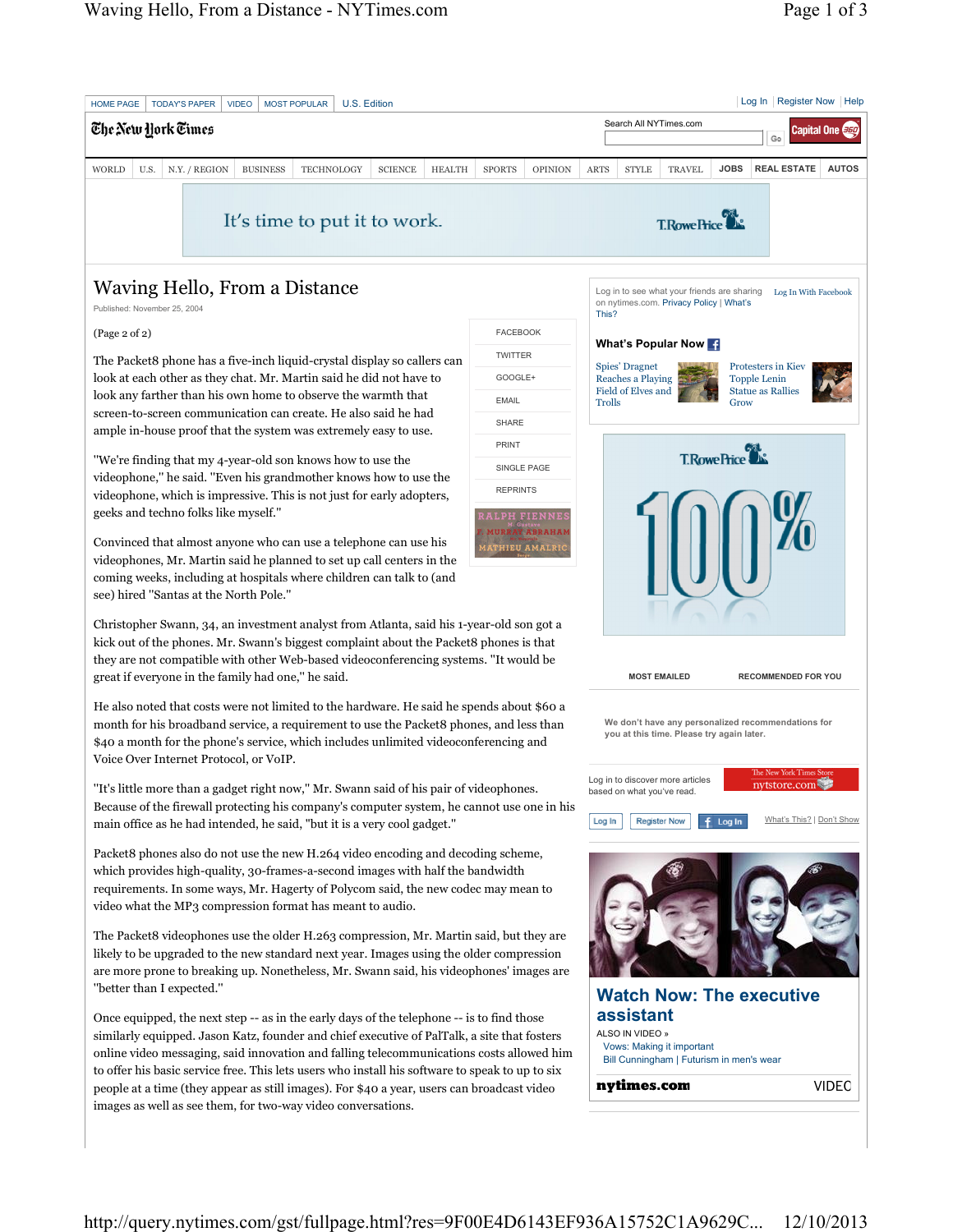The New York Time:

**TRY IT NOW** 

In the last six years, Mr. Katz said, there have been 30 million downloads of the free PalTalk software. Today, he said, there are some three million users on his system speaking to and seeing friends and family members. Some are even meeting new friends, as is the case with Dennis Ludwig, a ''40-something'' communications technician in Dayton, Ohio, who has been using the service for four years.

''It's almost like being in a room with someone,'' said Mr. Ludwig, who routinely juggles six video windows at a time on his computer screen. Friendships he has made on PalTalk are so genuine, he said, that he thinks of many of the people he knows only over the Internet as his extended family.

''My mom had open heart surgery three weeks ago,'' Mr. Ludwig said. ''People in my room from nine different countries are praying for her.''

## What It Takes

The Virtual Visit Becomes Easier and Saves People the Drive

THE options for home videoconferencing equipment range from the economical to the high end.

Ken Fontaine chose the high end. For the last year and a half, he has been able to look in on a corner of Connecticut where he once ran a family-operated packaging company and where his children and grandchildren now live. He does this from a condominium in Boca Raton, Fla., where he lives in retirement.

When he is in Florida and wants to see his two sons, daughter and five grandchildren, he arranges a virtual visit over an \$8,000 system called CallerVision. (A system is required on each end.)

He picks up what looks like a television remote control, and with a click his family sits before him in stunning clarity and color.

''You don't experience that sense of absence,'' said Mr. Fontaine, 64. ''It is certainly a marked improvement to be able to communicate visually as well as verbally.''

Mr. Fontaine's system, whose cameras can be controlled by remote, has been primarily used by corporations, said M. Walter Levine, chairman of High Speed Video (highspeedvideo.us), which makes CallerVision. And yes, he said, the system and its service fee (\$2,200 a month for unlimited use) are expensive. But, he points out, so were the first cellphones.

''The costs will come down,'' he said, sitting in front of a CallerVision screen and robotic camera in his Manhattan office. Until they do, here are some less expensive systems:

POLYCOM V500 -- \$2,000 for set-top box (polycom.com) that includes video camera and microphone. Plugs into a standard television set and high-speed Internet connection.

POLYCOM PVX -- \$149 software (polycom.com) requires at least a 1.6-gigahertz processor, Windows 2000 or later, a U.S.B. Webcam (with microphone) and a high-speed Internet connection.

PACKET8 VIDEOPHONE -- An Internet-based phone with video screen (with rebate, \$300 for a single unit and \$500 for two) from 8x8 (packet8.net). Requires high-speed Internet access; unlimited video and audio calling in North America is available for \$30 a month.

PALTALK -- A free software download (www.paltalk.com) for multiscreen real-time audio and text messaging with video broadcasting. A \$40 annual fee lets users receive as well as send video images. Michel Marriott

Photos: LIFELINE -- Greg Scott is setting up videoconferencing at a church in Eagan, Minn. He hopes families there will be able to see and talk to loved ones stationed in Iraq. (Photo by Allen Brisson-Smith for The New York Times)(pg. G1); NEW FRIENDS --